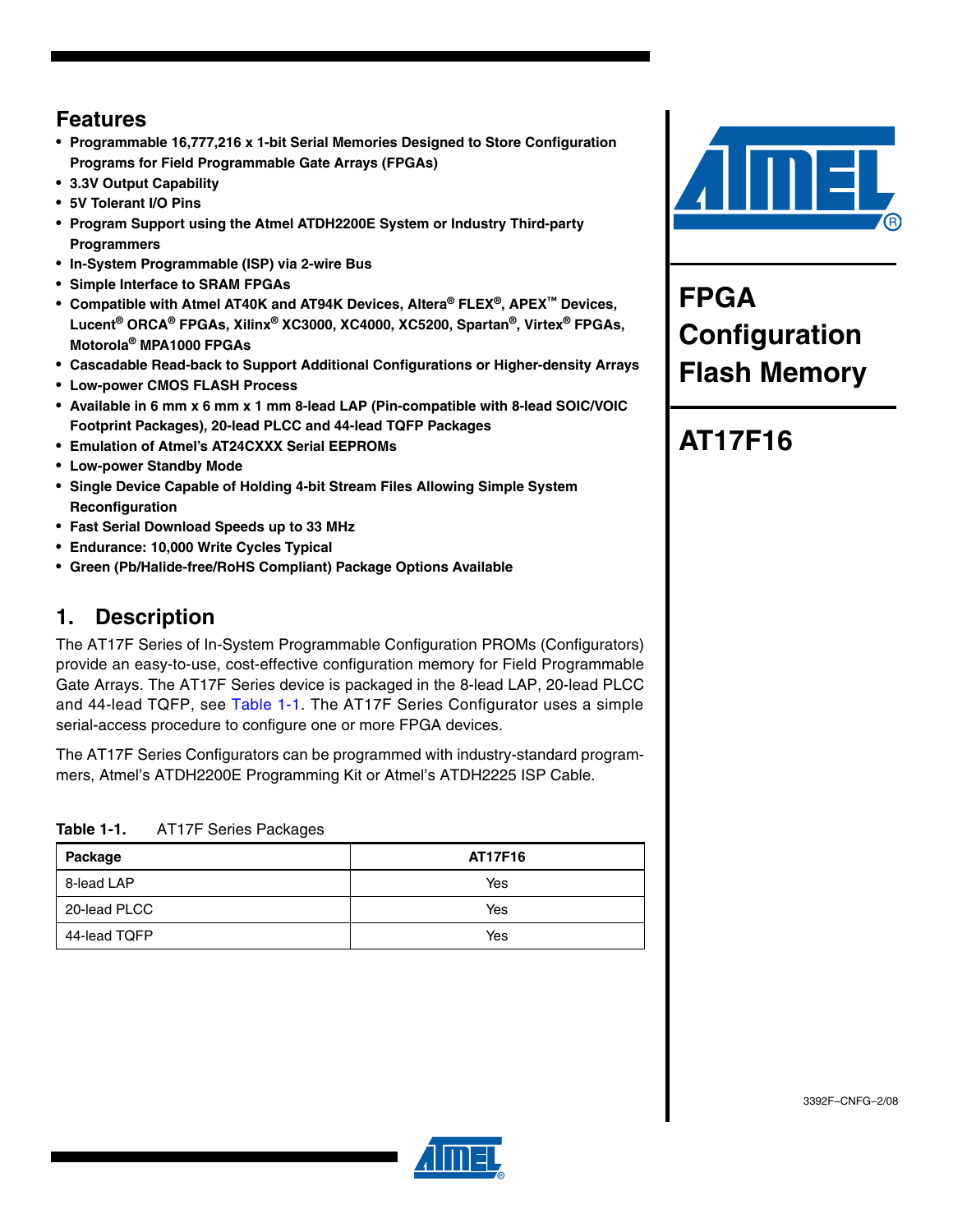

# **2. Pin Configuration**

**8-lead LAP**



#### **20-lead PLCC**



**AT17F16**

**2**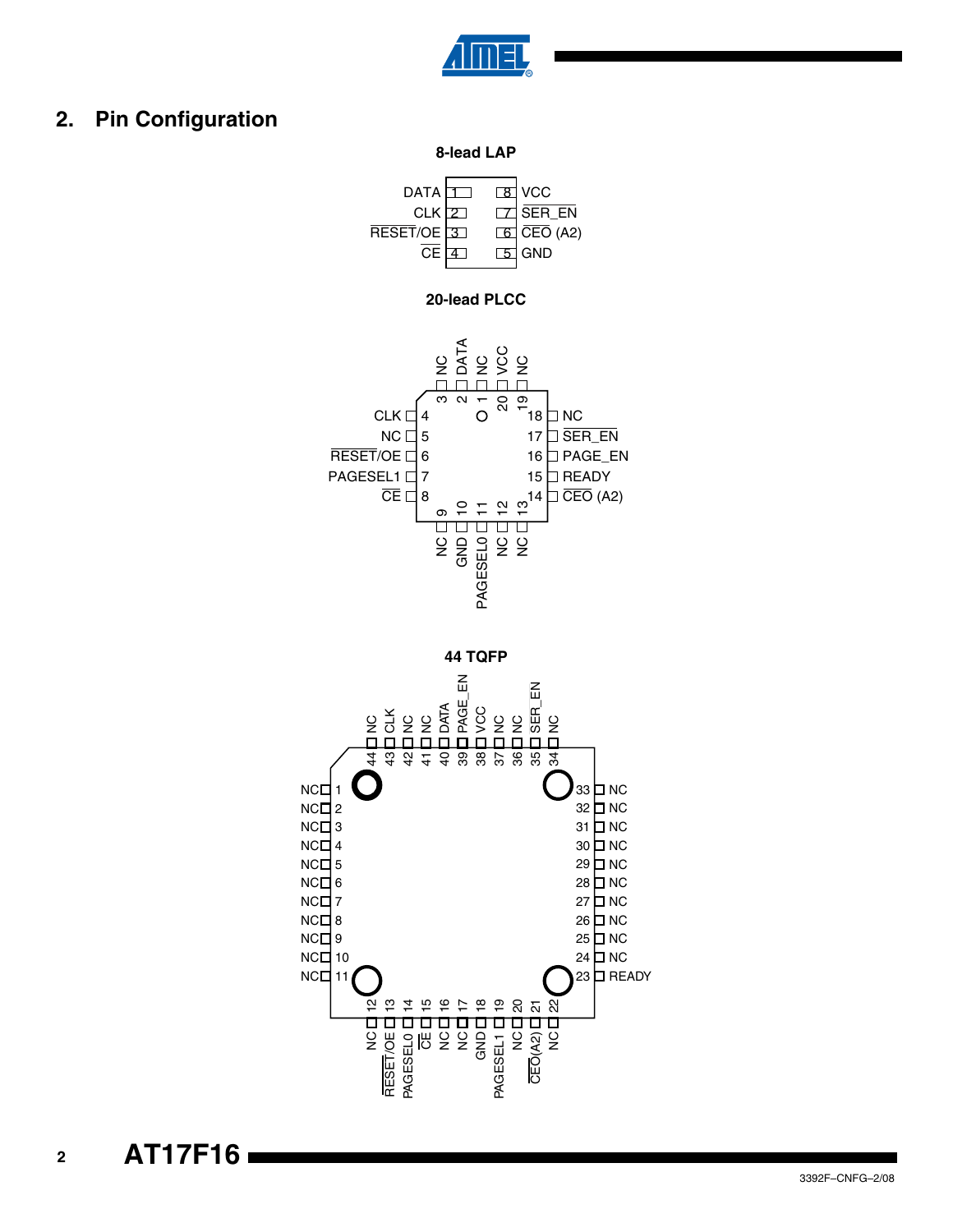#### Power-on Clock/Oscillator **CLK** READY < Reset ◢ Reset Logic PAGE\_EN  $\blacktriangleright$  CEO(A2) Config. Page PAGESEL0 Serial Download Logic **Select** PAGESEL1  $\blacktriangleright$  DATA 2-wire Serial Programming Flash Memory CE/WE/OE **CE** Data Control Logic RESET/OE Address SER\_EN

## **3. Block Diagram**

#### **4. Device Description**

The control signals for the configuration memory device (CE, RESET/OE and CLK) interface directly with the FPGA device control signals. All FPGA devices can control the entire configuration process and retrieve data from the configuration device without requiring an external intelligent controller.

The RESET/OE and CE pins control the tri-state buffer on the DATA output pin and enable the address counter. When RESET/OE is driven Low, the configuration device resets its address counter and tri-states its DATA pin. The  $\overline{CE}$  pin also controls the output of the AT17F Series Configurator. If  $\overline{\text{CE}}$  is held High after the  $\overline{\text{RESET}}$ /OE reset pulse, the counter is disabled and the DATA output pin is tri-stated. When OE is subsequently driven High, the counter and the DATA output pin are enabled. When RESET/OE is driven Low again, the address counter is reset and the DATA output pin is tri-stated, regardless of the state of  $\overline{\text{CE}}$ .

When the configurator has driven out all of its data and  $\overline{CEO}$  is driven Low, the device tri-states the DATA pin to avoid contention with other configurators. Upon power-up, the address counter is automatically reset.

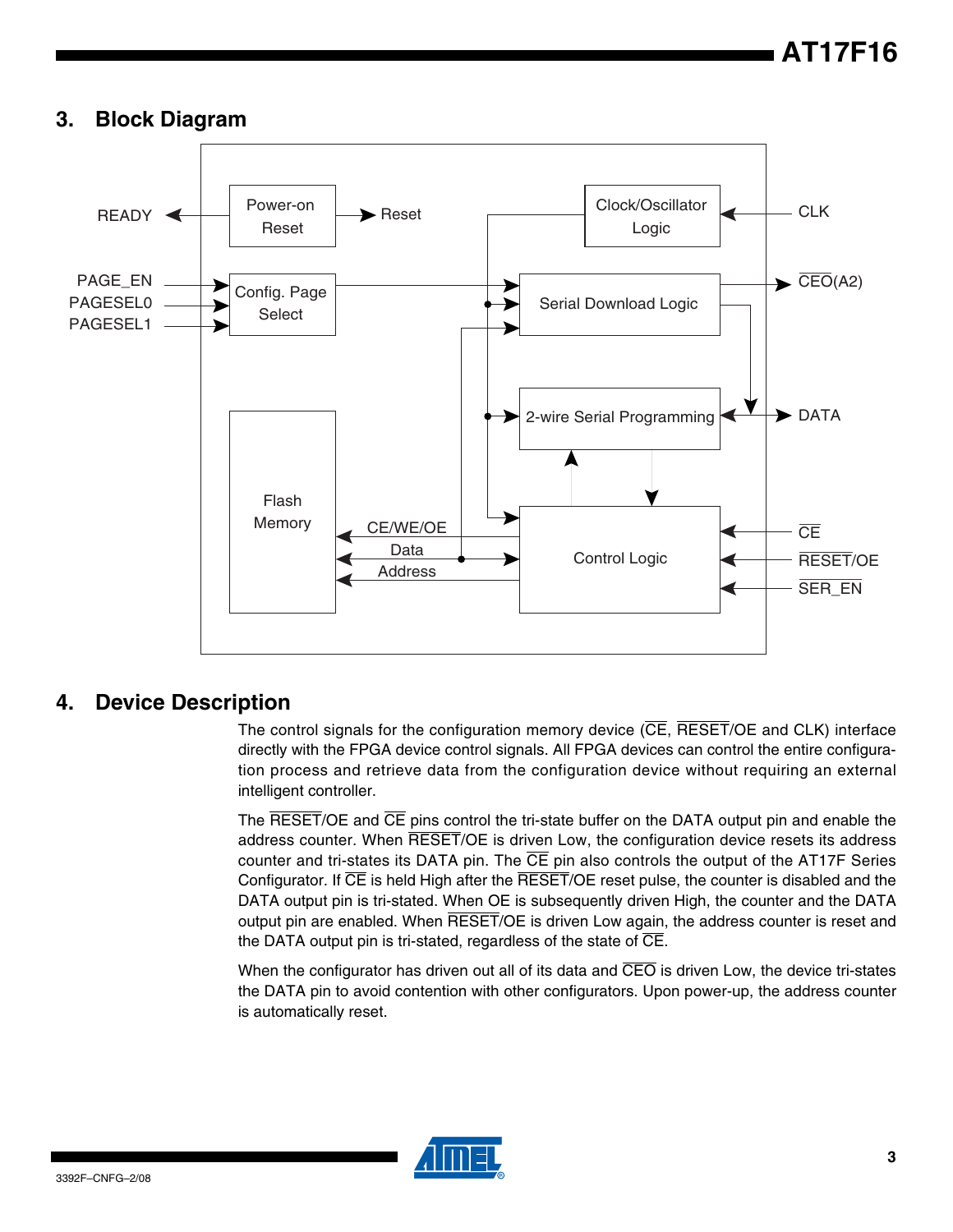

# **5. Pin Description**

| <b>Pin Description</b><br>Table 5-1. |     |                 |                   |                   |  |  |  |
|--------------------------------------|-----|-----------------|-------------------|-------------------|--|--|--|
|                                      |     | AT17F16         |                   |                   |  |  |  |
| Name                                 | I/O | 8<br><b>LAP</b> | 20<br><b>PLCC</b> | 44<br><b>TQFP</b> |  |  |  |
| <b>DATA</b>                          | I/O | 1               | $\mathbf{2}$      | 40                |  |  |  |
| <b>CLK</b>                           |     | $\mathbf{2}$    | 4                 | 43                |  |  |  |
| PAGE_EN                              |     |                 | 16                | 39                |  |  |  |
| <b>PAGESEL0</b>                      |     |                 | 11                | 14                |  |  |  |
| PAGESEL1                             |     |                 | $\overline{7}$    | 19                |  |  |  |
| RESET/OE                             |     | 3               | 6                 | 13                |  |  |  |
| <b>CE</b>                            |     | 4               | 8                 | 15                |  |  |  |
| <b>GND</b>                           |     | 5               | 10                | 18                |  |  |  |
| CEO                                  | O   | 6               |                   | 21                |  |  |  |
| A2                                   |     |                 | 14                |                   |  |  |  |
| <b>READY</b>                         | O   |                 | 15                | 23                |  |  |  |
| SER_EN                               |     | $\overline{7}$  | 17                | 35                |  |  |  |
| $V_{\rm CC}$                         |     | 8               | 20                | 38                |  |  |  |

#### **5.1 DATA**[\(1\)](#page-3-0)

Three-state DATA output for configuration. Open-collector bi-directional pin for programming.

#### **5.2 CLK**[\(1\)](#page-3-0)

Clock input. Used to increment the internal address and bit counter for reading and programming.

#### **5.3 PAGE\_EN**[\(2\)](#page-3-1)

Input used to enable page download mode. When PAGE\_EN is high the configuration download address space is partitioned into 4 equal pages. This gives users the ability to easily store and retrieve multiple configuration bitstreams from a single configuration device. This input works in conjunction with the PAGESEL inputs. PAGE\_EN must be remain low if paging is not desired. When SER\_EN is Low (ISP mode) this pin has no effect.

- <span id="page-3-1"></span><span id="page-3-0"></span>Notes: 1. This pin has an internal 20 kΩ pull-up resistor.
	- 2. This pin has an internal 30 kΩ pull-down resistor.

**4**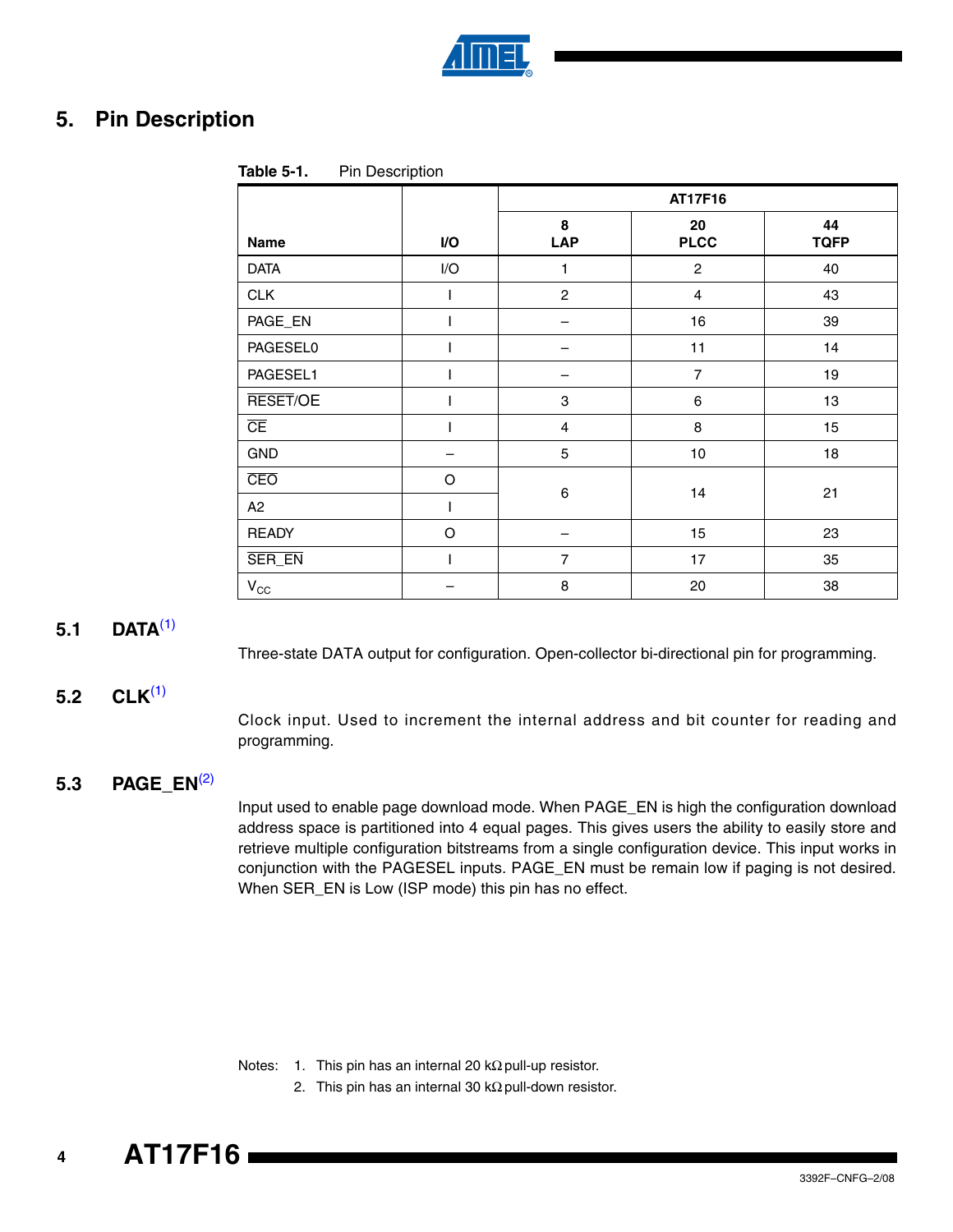## **5.4 PAGESEL[1:0]**[\(2\)](#page-4-0)

Page select inputs. Used to determine which of the 4 memory pages are targeted during a serial configuration download. The address space for each of the pages is shown in [Table 5-2](#page-4-1). When SER EN is Low (ISP mode) these pins have no effect.

<span id="page-4-1"></span>

| <b>Table 5-2.</b> | <b>Address Space</b> |
|-------------------|----------------------|
|-------------------|----------------------|

| <b>Paging Decodes</b>          | <b>AT17F16 (16 Mbits)</b> |
|--------------------------------|---------------------------|
| PAGESEL = $00$ , PAGE EN = 1   | $00000 - 3$ FFFFh         |
| PAGESEL = $01$ , PAGE EN = 1   | $40000 - 7$ FFFFh         |
| PAGESEL = 10, PAGE EN = 1      | $80000 - B$ FFFFh         |
| PAGESEL = 11, PAGE EN = 1      | $C0000 - FFFFF$           |
| $PAGESEL = XX$ , $PAGE EN = 0$ | $00000 - FFFFF$ h         |

#### **5.5 RESET/OE**[\(1\)](#page-4-2)

Output Enable (active High) and RESET (active Low) when **SER\_EN** is High. A Low level on RESET/OE resets both the address and bit counters. A High level (with CE Low) enables the data output driver.

#### 5.6  $\overline{CE}^{(1)}$  $\overline{CE}^{(1)}$  $\overline{CE}^{(1)}$

Chip Enable input (active Low). A Low level (with OE High) allows CLK to increment the address counter and enables the data output driver. A High level on CE disables both the address and bit counters and forces the device into a low-power standby mode. Note that this pin will *not* enable/disable the device in the 2-wire Serial Programming mode (SER\_EN Low).

#### **5.7 GND**

Ground pin. A 0.2  $\mu$ F decoupling capacitor between V<sub>CC</sub> and GND is recommended.

#### **5.8 CEO**

Chip Enable Output (when **SER\_EN** is High). This output goes Low when the internal address counter has reached its maximum value. If the PAGE\_EN input is set High, the maximum value is the highest address in the selected partition. The PAGESEL[1:0] inputs are used to make the 4 partition selections. If the PAGE\_EN input is set Low, the device is not partitioned and the address maximum value is the highest address in the device, see [Table 5-2 on page 5](#page-4-1). In a daisy chain of AT17F Series devices, the  $\overline{\text{CEO}}$  pin of one device must be connected to the  $\overline{\text{CE}}$ input of the next device in the chain. It will stay Low as long as  $\overline{CE}$  is Low and OE is High. It will then follow CE until OE goes Low; thereafter, CEO will stay High until the entire EEPROM is read again.

#### 5.9  $\mathbf{A2}^{(1)}$  $\mathbf{A2}^{(1)}$  $\mathbf{A2}^{(1)}$

Device selection input, (when  $\overline{\text{SER\_EN}}$  Low). The input is used to enable (or chip select) the device during programming (i.e., when  $\overline{\text{SER\_EN}}$  is Low). Refer to the AT17F Programming Specification available on the Atmel web site for additional details.

- <span id="page-4-2"></span><span id="page-4-0"></span>Notes: 1. This pin has an internal 20 kΩ pull-up resistor.
	- 2. This pin has an internal 30 kΩ pull-down resistor.

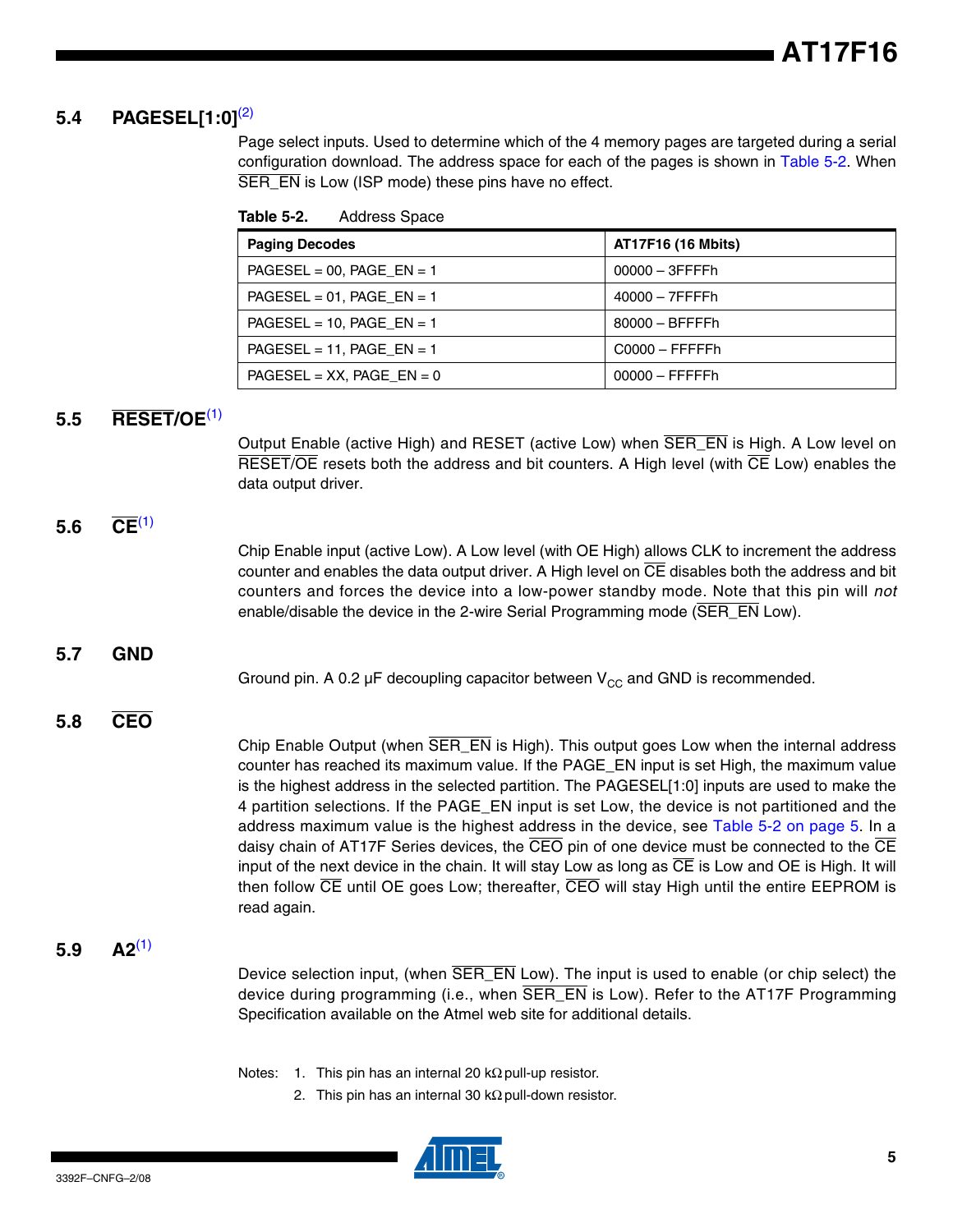

#### **5.10 READY**

Open collector reset state indicator. Driven Low during power-up reset, released when power-up is complete. (recommended 4.7 k $\Omega$  pull-up on this pin if used).

#### **5.11 SER\_EN**[\(1\)](#page-5-0)

The serial enable input must remain High during FPGA configuration operations. Bringing SER\_EN Low enables the 2-Wire Serial Programming Mode. For non-ISP applications,  $\overline{\text{SER\_EN}}$  should be tied to  $V_{CC}$ .

# 5.12 V<sub>CC</sub>

+3.3V (±10%).

<span id="page-5-0"></span>Notes: 1. This pin has an internal 20 kΩ pull-up resistor.

2. This pin has an internal 30 kΩ pull-down resistor.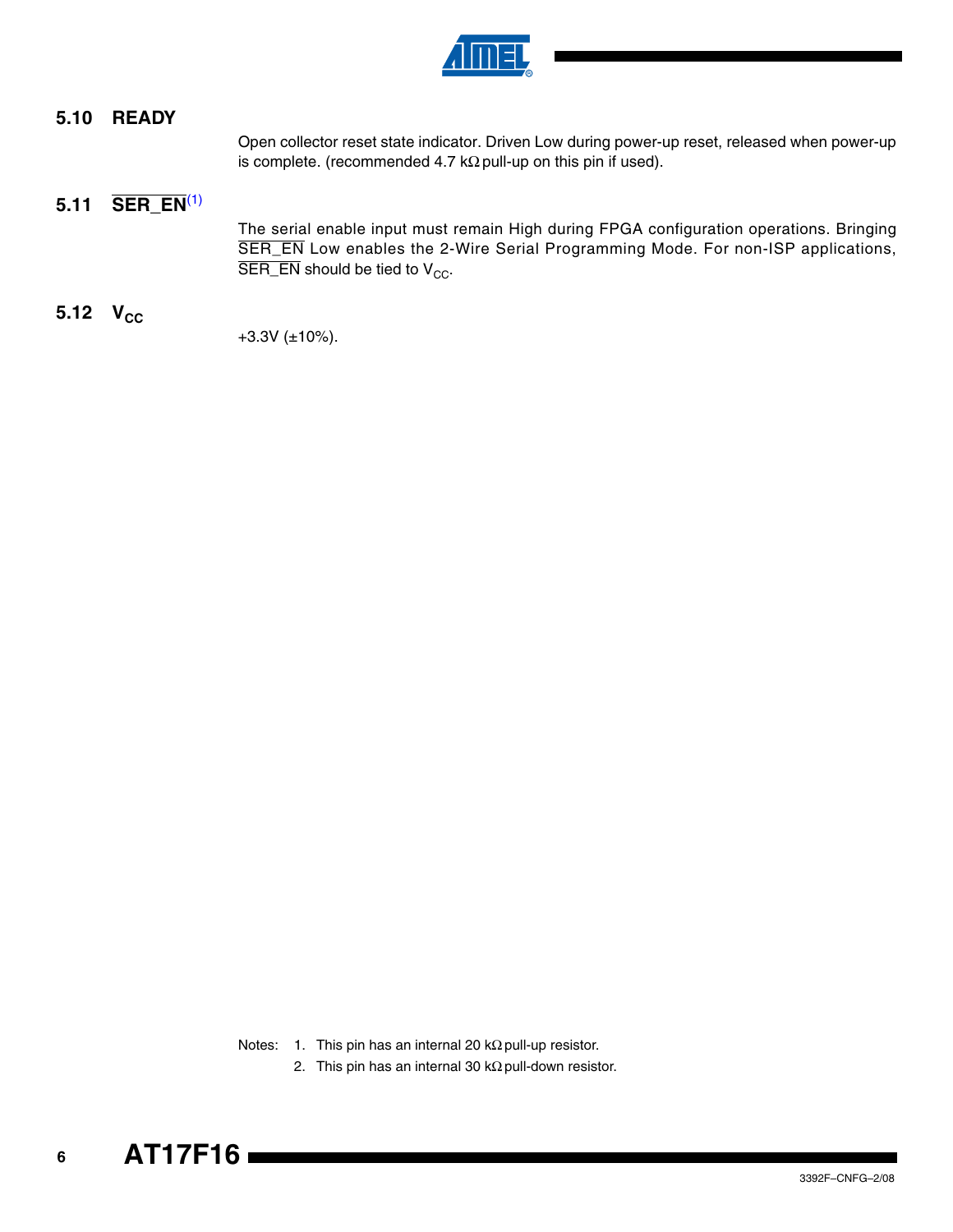# **AT17F16**

# **6. FPGA Master Serial Mode Summary**

The I/O and logic functions of any SRAM-based FPGA are established by a configuration program. The program is loaded either automatically upon power-up, or on command, depending on the state of the FPGA mode pins. In Master mode, the FPGA automatically loads the configuration program from an external memory. The AT17F Serial Configuration PROM has been designed for compatibility with the Master Serial mode.

This document discusses the Atmel AT40K, AT40KAL and AT94KAL applications as well as Xilinx applications.

## **7. Control of Configuration**

Most connections between the FPGA device and the AT17F Serial Configurator PROM are simple and self-explanatory.

- The DATA output of the AT17F Series Configurator drives DIN of the FPGA devices.
- The master FPGA CCLK output drives the CLK input of the AT17F Series Configurator.
- The CEO output of any AT17F Series Configurator drives the CE input of the next Configurator in a cascade chain of configurator devices.
- $\overline{\text{SER\_EN}}$  must be connected to V<sub>CC</sub> or allowed to float to logic High via the internal pull-up resistor (except during ISP).
- The READY pin is available as an open-collector indicator of the device's reset status; it is driven Low while the device is in its power-on reset cycle and released (tri-stated) when the cycle is complete.
- PAGE\_EN must be held Low if download paging is not desired. The PAGESEL[1:0] inputs must be tied off High or Low. If paging is desired, PAGE\_EN must be High and the PAGESEL pins must be set to High or Low such that the desired page is selected, see [Table 5-2 on](#page-4-1)  [page 5.](#page-4-1)

## **8. Cascading Serial Configuration Devices**

For multiple FPGAs configured as a daisy-chain, or for FPGAs requiring larger configuration memories, cascaded configurators provide additional memory.

After the last bit from the first configurator is read, the clock signal to the configurator asserts its CEO output Low and disables its DATA line driver. The second configurator recognizes the Low level on its CE input and enables its DATA output.

After configuration is complete, the address counters of all cascaded configurators are reset if the RESET/OE on each configurator is driven to its active (Low) level.

If the address counters are not to be reset upon completion, then the RESET/OE input can be tied to its inactive (High) level.

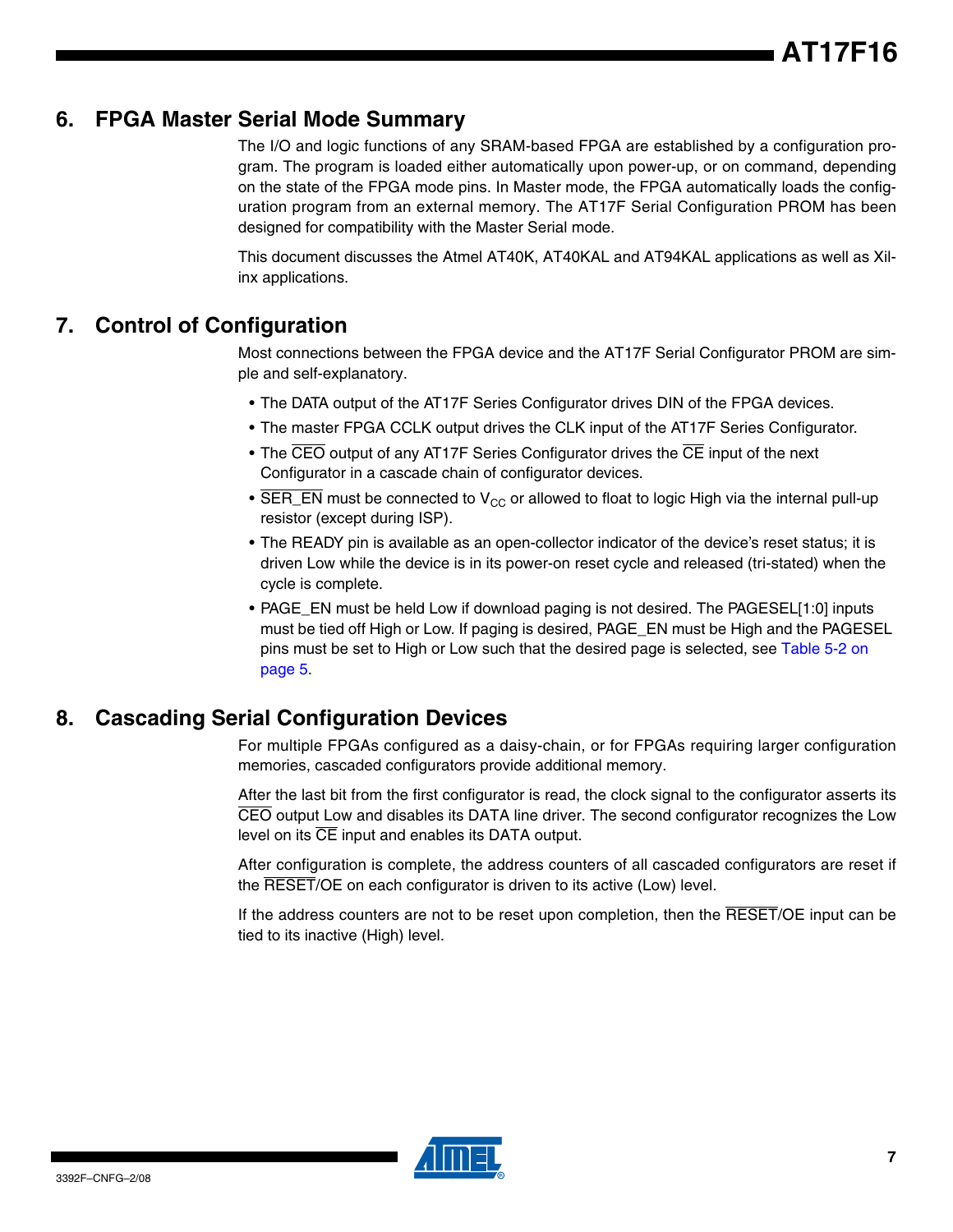

## **9. Programming Mode**

The programming mode is entered by bringing SER\_EN Low. In this mode the chip can be programmed by the 2-wire serial bus. The programming is done at  $V_{CC}$  supply only. Programming super voltages are generated inside the chip. The AT17F parts are read/write at 3.3V nominal. Refer to the AT17F Programming Specification available on the Atmel web site (www.atmel.com) for more programming details. AT17F devices are supported by the Atmel ATDH2200E programming system along with many third party programmers.

#### **10. Standby Mode**

The AT17F Series Configurators enter a low-power standby mode whenever  $\overline{SER\_EN}$  is High and  $\overline{CE}$  is asserted High. In this mode, the AT17F Configurator consumes less than 5 mA of current at 3.6V. The output remains in a high-impedance state regardless of the state of the OE input.

**8**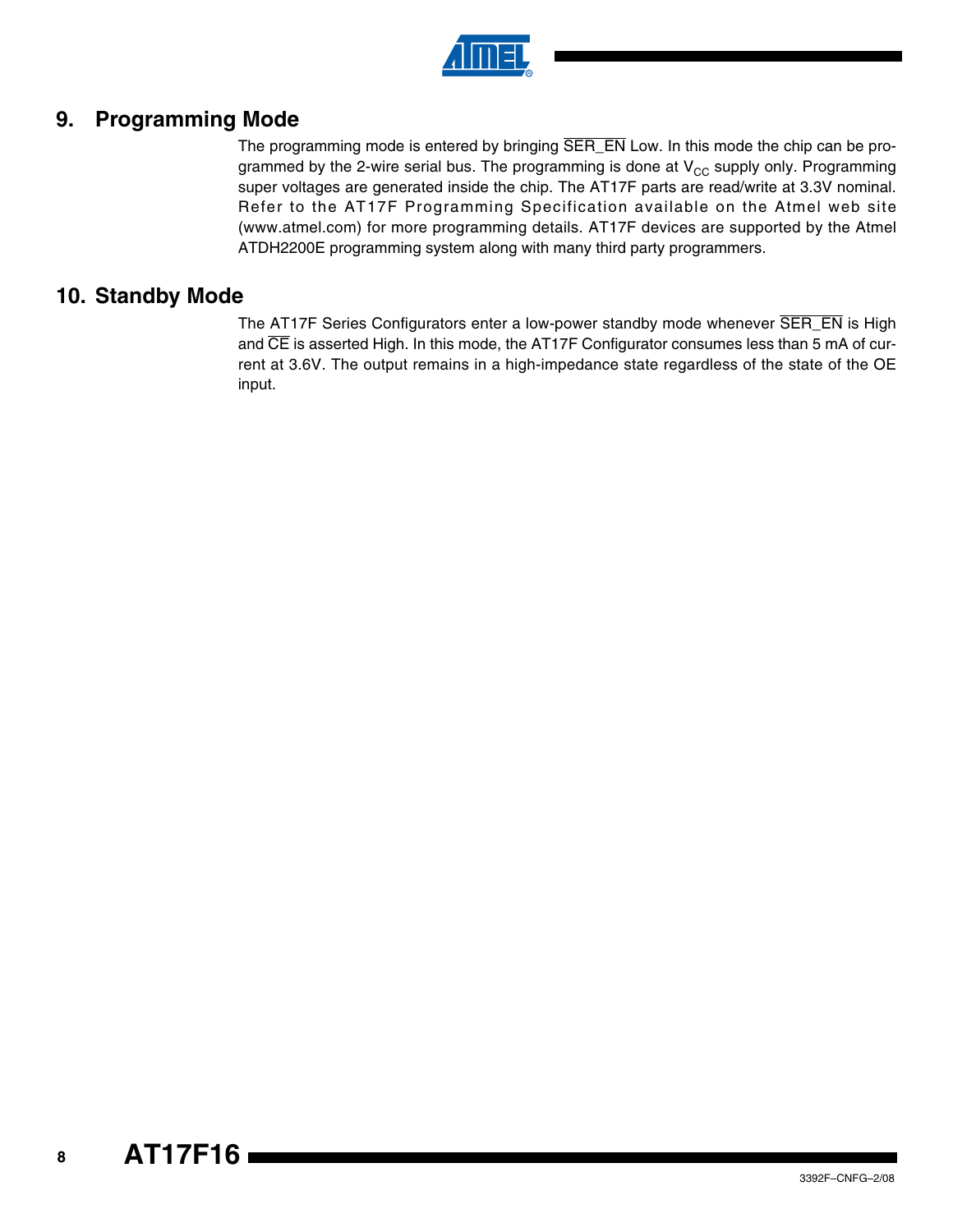# **11. Absolute Maximum Ratings\***

| Voltage on Any Pin                                     |
|--------------------------------------------------------|
|                                                        |
| Maximum Soldering Temp. (10 sec. $@1/16$ in.) 260 $°C$ |
|                                                        |

\*NOTICE: Stresses beyond those listed under Absolute Maximum Ratings may cause permanent damage to the device. This is a stress rating only and functional operation of the device at these or any other conditions beyond those listed under operating conditions is not implied. Exposure to Absolute Maximum Rating conditions for extended periods of time may affect device reliability.

# **12. Operating Conditions**

|              |                    |                                                                      | <b>AT17F Series Configurator</b> |      |              |
|--------------|--------------------|----------------------------------------------------------------------|----------------------------------|------|--------------|
| Symbol       | <b>Description</b> |                                                                      | Min                              | Max  | <b>Units</b> |
|              | Commercial         | Supply voltage relative to GND<br>$-0^\circ$ C to $+70^\circ$ C      | 2.97                             | 3.63 |              |
| $V_{\rm CC}$ | Industrial         | Supply voltage relative to GND<br>$-40^{\circ}$ C to $+85^{\circ}$ C | 2.97                             | 3.63 |              |

# **13. DC Characteristics**

|                  |                                                             |            | AT17F16 |              |        |
|------------------|-------------------------------------------------------------|------------|---------|--------------|--------|
| Symbol           | <b>Description</b>                                          |            | Min     | Max          | Units  |
| $V_{\text{IH}}$  | High-level Input Voltage                                    |            | 2.0     | $V_{\rm CC}$ | $\vee$ |
| $V_{IL}$         | Low-level Input Voltage                                     |            | 0       | 0.8          | v      |
| $V_{OH}$         | High-level Output Voltage ( $I_{OH}$ = -2.5 mA)             | Commercial | 2.4     |              | $\vee$ |
| $V_{OL}$         | Low-level Output Voltage $(l_{\text{OI}} = +3 \text{ mA})$  |            |         | 0.4          | $\vee$ |
| $V_{OH}$         | High-level Output Voltage $(I_{OH} = -2$ mA)                | Industrial | 2.4     |              | $\vee$ |
| $V_{OL}$         | Low-level Output Voltage $(l_{\text{OI}} = +3 \text{ mA})$  |            |         | 0.4          | $\vee$ |
| $I_{\text{CCA}}$ | Supply Current, Active Mode (3.6V 33 MHz)                   |            |         | 40           | mA     |
| ٠L               | Input or Output Leakage Current ( $V_{IN} = V_{CC}$ or GND) |            | $-10$   | 10           | μA     |
|                  |                                                             | Commercial |         | 2            | mA     |
| $I_{CCS}$        | Supply Current, Standby Mode                                | Industrial |         | 2            | mA     |

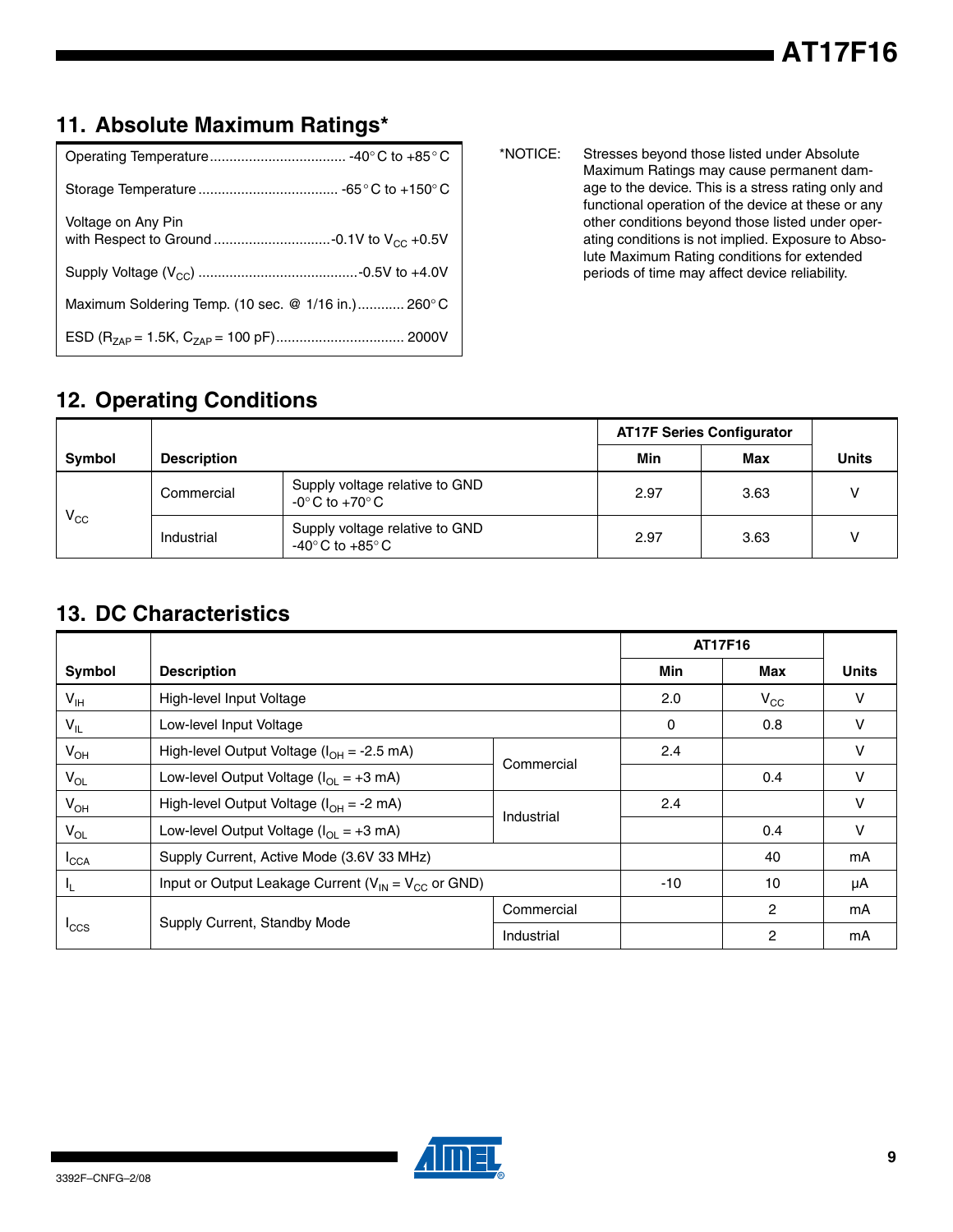

# **14. AC Characteristics**



# **15. AC Characteristics when Cascading**

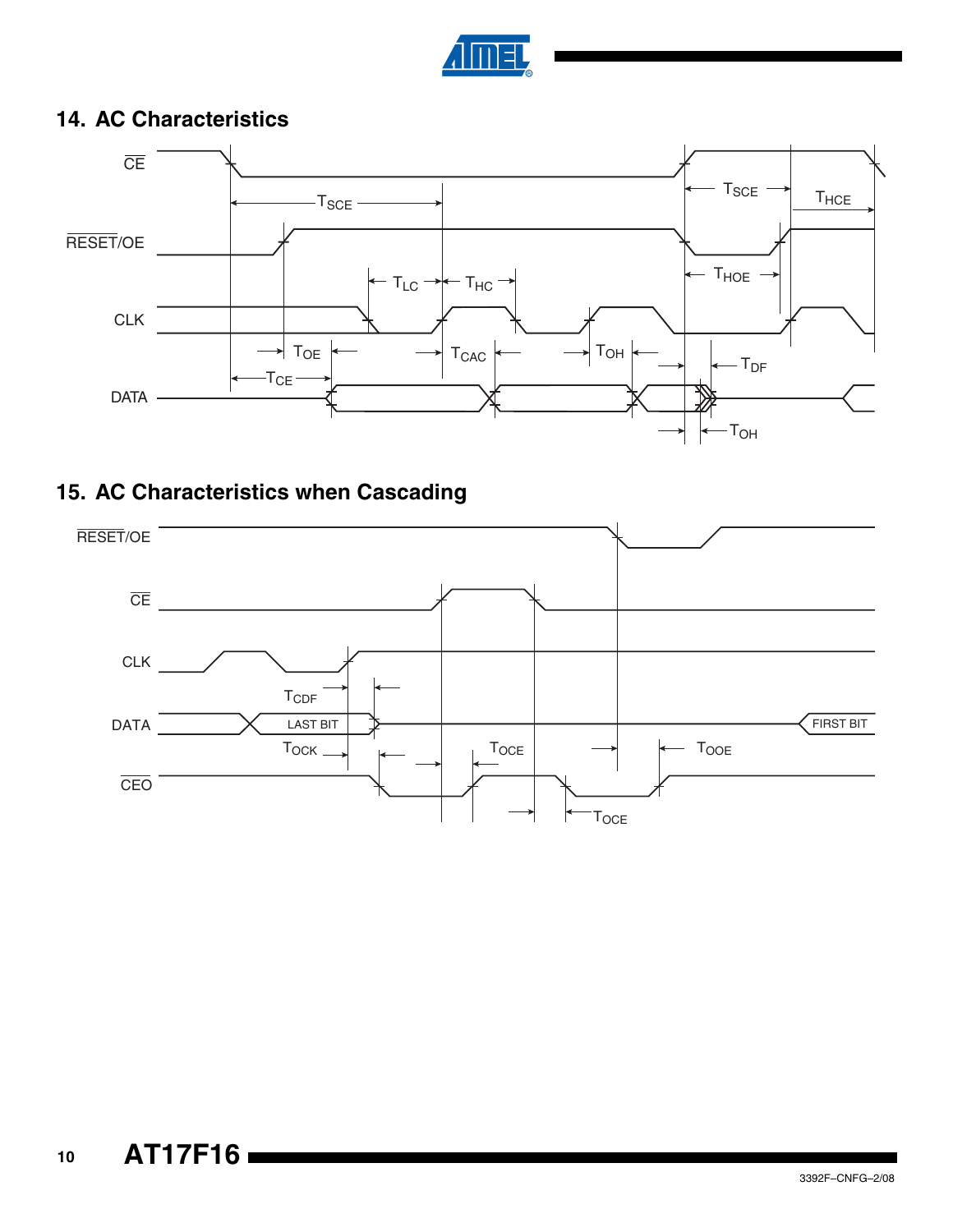# **16. AC Characteristics**

|                         |                                 |                           |          | AT17F16    |     |              |
|-------------------------|---------------------------------|---------------------------|----------|------------|-----|--------------|
| <b>Symbol</b>           | <b>Description</b>              |                           | Min      | <b>Typ</b> | Max | <b>Units</b> |
|                         |                                 | Commercial                |          |            | 50  | ns           |
| $T_{OE}^{(2)}$          | OE to Data Delay                | Industrial $(1)$          |          |            | 55  | ns           |
|                         |                                 | Commercial                |          |            | 55  | ns           |
| $T_{CE}$ <sup>(2)</sup> | CE to Data Delay                | Industrial <sup>(1)</sup> |          |            | 60  | ns           |
|                         |                                 | Commercial                | 3        |            | 30  | ns           |
| $T_{CAC}^{(2)}$         | CLK to Data Delay               | Industrial <sup>(1)</sup> |          |            | 30  | ns           |
|                         | Data Hold from CE, OE, or CLK   | Commercial                | 0        |            |     | ns           |
| $T_{OH}$                |                                 | Industrial <sup>(1)</sup> | $\Omega$ |            |     | ns           |
|                         |                                 | Commercial                |          |            | 15  | ns           |
| $T_{DF}^{(3)}$          | CE or OE to Data Float Delay    | Industrial <sup>(1)</sup> |          |            | 15  | ns           |
|                         |                                 | Commercial                | 15       |            |     | ns           |
|                         | <b>CLK Low Time</b><br>$T_{LC}$ | Industrial $(1)$          | 15       |            |     | ns           |
|                         |                                 | Commercial                | 15       |            |     | ns           |
| $T_{HC}$                | <b>CLK High Time</b>            | Industrial <sup>(1)</sup> | 15       |            |     | ns           |
|                         | CE Setup Time to CLK            | Commercial                | 20       |            |     | ns           |
| $T_{SCE}$               | (to guarantee proper counting)  | Industrial <sup>(1)</sup> | 25       |            |     | ns           |
|                         | CE Hold Time from CLK           | Commercial                | 0        |            |     | ns           |
| $T_{HCE}$               | (to guarantee proper counting)  | Industrial $(1)$          | $\Omega$ |            |     | ns           |
|                         | <b>RESET/OE Low Time</b>        | Commercial                | 20       |            |     | ns           |
| $T_{HOE}$               | (guarantees counter is reset)   | Industrial <sup>(1)</sup> | 20       |            |     | ns           |
|                         | Maximum Input Clock Frequency   | Commercial                |          |            | 10  | <b>MHz</b>   |
| $F_{MAX}$               | $\overline{\text{SEREN}} = 0$   | Industrial $(1)$          |          |            | 10  | <b>MHz</b>   |
|                         | Maximum Input Clock Frequency   | Commercial                |          |            | 33  | <b>MHz</b>   |
| $F_{MAX}$               | $\overline{\text{SEREN}} = 1$   | Industrial <sup>(1)</sup> |          |            | 33  | <b>MHz</b>   |
|                         |                                 | Commercial                |          | 12         |     | μs           |
| $T_{WR}$                | Write Cycle Time <sup>(4)</sup> | Industrial <sup>(1)</sup> |          | 12         |     | μs           |
|                         |                                 | Commercial                |          | 25         |     | s            |
| $T_{EC}$                | Erase Cycle Time <sup>(4)</sup> | Industrial <sup>(1)</sup> |          | 25         |     | s            |

<span id="page-10-2"></span><span id="page-10-1"></span><span id="page-10-0"></span>Notes: 1. Preliminary specifications for military operating range only.

- 2. AC test lead =  $50$  pF.
- 3. Float delays are measured with 5 pF AC loads. Transition is measured ±200 mV from steady-state active levels.
- <span id="page-10-3"></span>4. See the AT17F Programming Specification for procedural information.

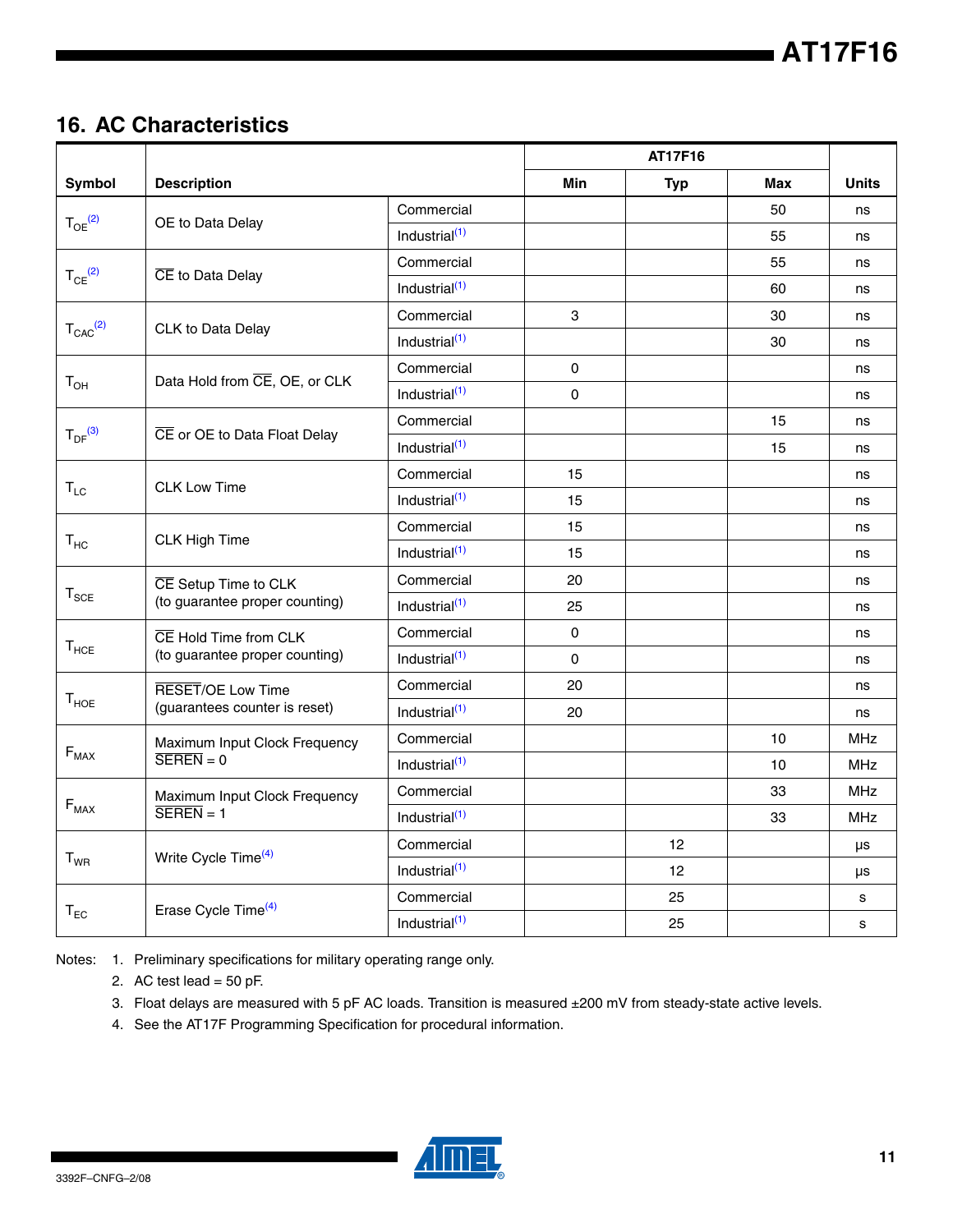

#### **16.1 AC Characteristics When Cascading**

|                          |                               |            | AT17F16 |            |              |
|--------------------------|-------------------------------|------------|---------|------------|--------------|
| Symbol                   | <b>Description</b>            |            | Min     | <b>Max</b> | <b>Units</b> |
|                          |                               | Commercial |         | 50         | ns           |
| $T_{CDF}^{(3)}$          | CLK to Data Float Delay       | Industrial |         | 50         | ns           |
|                          | CLK to CEO Delay              | Commercial |         | 50         | ns           |
| $T_{\text{OCK}}^{(2)}$   |                               | Industrial |         | 55         | ns           |
|                          | CE to CEO Delay               | Commercial |         | 35         | ns           |
| $T_{OCE}$ <sup>(2)</sup> |                               | Industrial |         | 40         | ns           |
|                          | RESET/OE to CEO Delay         | Commercial |         | 35         | ns           |
| $T_{OOE}^{(2)}$          |                               | Industrial |         | 35         | ns           |
| $F_{MAX}$                |                               | Commercial |         | 33         | MHz          |
|                          | Maximum Input Clock Frequency | Industrial |         | 33         | <b>MHz</b>   |

Notes:  $1.$  AC test lead = 50 pF.

2. Float delays are measured with 5 pF AC loads. Transition is measured  $\pm$  200 mV from steady-state active levels.

# **17. Thermal Resistance Coefficients**

| Package Type                              |                                                   |                                                   | AT17F16 |
|-------------------------------------------|---------------------------------------------------|---------------------------------------------------|---------|
|                                           |                                                   | $\theta_{\text{JC}}$ [ $^{\circ}$ C/W]            |         |
| 8CN4<br>Leadless Array Package (LAP)      | $\theta_{\mathsf{JA}}$ [ $^{\circ}$ C/W] $^{(1)}$ |                                                   |         |
|                                           |                                                   | $\theta_{\mathsf{JC}}$ [ $^{\circ}$ C/W]          | -       |
| 20J<br>Plastic Leaded Chip Carrier (PLCC) |                                                   | $\theta_{\mathsf{JA}}$ [ $^{\circ}$ C/W] $^{(1)}$ |         |
|                                           | Thin Plastic Quad Flat Package (TQFP)             | $\theta_{\text{JC}}$ [ $^{\circ}$ C/W]            | 17      |
| 44A                                       |                                                   | $\theta_{\mathsf{JA}}$ [° C/W] $^{(1)}$           | 62      |

<span id="page-11-0"></span>Note:  $1.$  Airflow = 0 ft/min.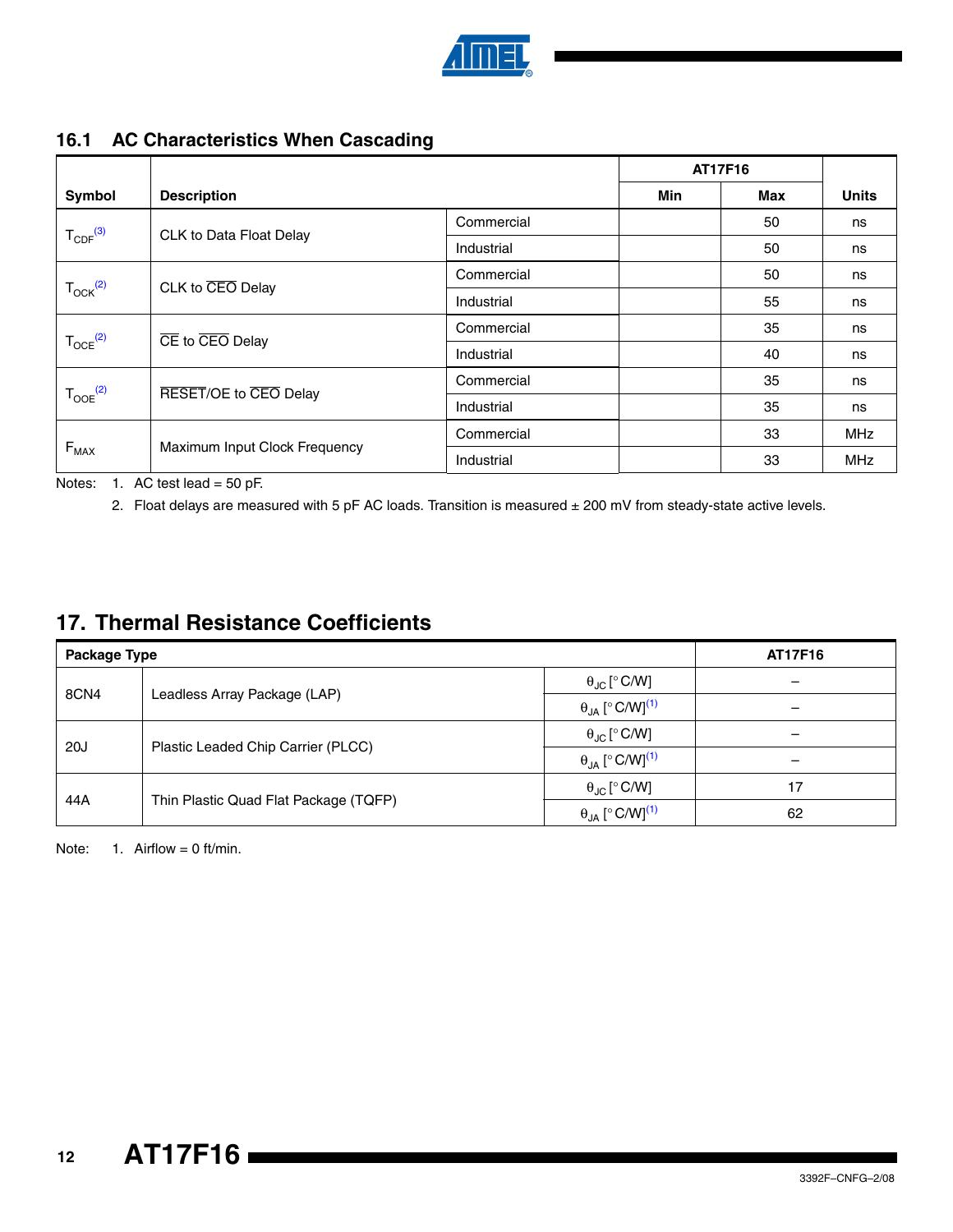# **18. Ordering Information**

| <b>Memory Size</b> | <b>Ordering Code</b> | Package $(1)(2)$ | <b>Operation Range</b>                                            |
|--------------------|----------------------|------------------|-------------------------------------------------------------------|
| 16-Mbit            | AT17F16-30TQC        | 44A - 44 TQFP    | Commercial<br>(0 $^{\circ}$ C to 70 $^{\circ}$ C)                 |
|                    | AT17F16-30TQI        | 44A - 44 TQFP    | Industrial<br>$(-40^{\circ} \text{C}$ to 85 $^{\circ} \text{C}$ ) |

<span id="page-12-1"></span><span id="page-12-0"></span>Notes: 1. For the -30BJC and -30BJI packages, customers may migrate to the AT17F32-BJU.

2. For the -30JC and -30JI packages, customers may migrate to the AT17F16-30JU.

## **19. Green Package Options (Pb/Halide-free/RoHS Compliant)**

| <b>Memory Size</b> | <b>Ordering Code</b> | Package       | <b>Operation Range</b> |
|--------------------|----------------------|---------------|------------------------|
| 16-Mbit            | AT17F16-30CU         | 8CN4 - 8 LAP  | Industrial             |
|                    | AT17F16-30JU         | 20J - 20 PLCC | (-40°C to 85°C).       |

| Package Type |                                                                                                             |  |
|--------------|-------------------------------------------------------------------------------------------------------------|--|
| <b>8CN4</b>  | 8-lead, 6 mm x 6 mm x 1.04 mm, Leadless Array Package (LAP) – Pin-compatible with 8-lead SOIC/VOIC Packages |  |
| <b>20J</b>   | 20-lead, Plastic J-leaded Chip Carrier (PLCC)                                                               |  |
| 44 A         | 44-lead, Thin (1.0 mm) Plastic Quad Flat Package Carrier (TQFP)                                             |  |

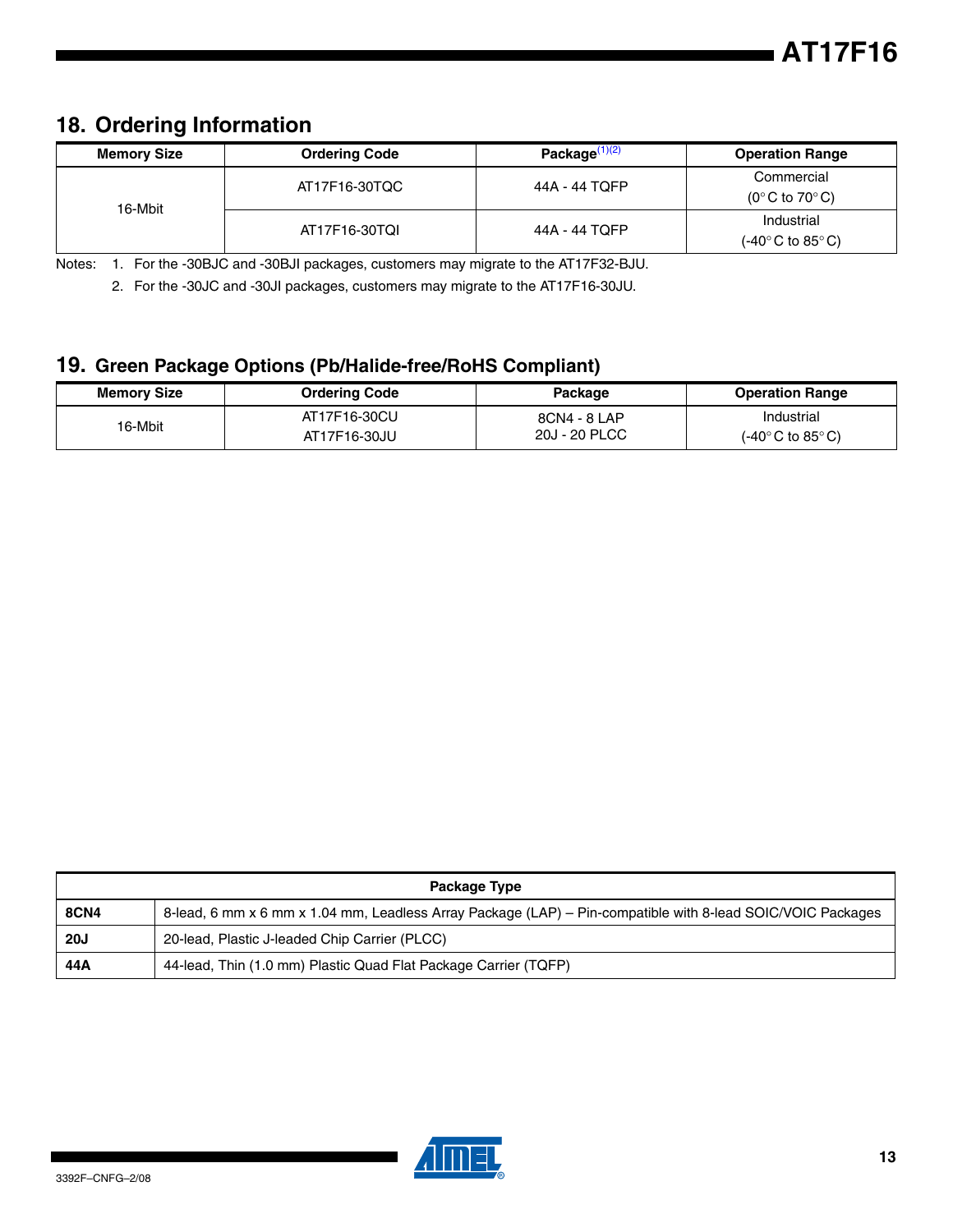

# **20. Packaging Information**

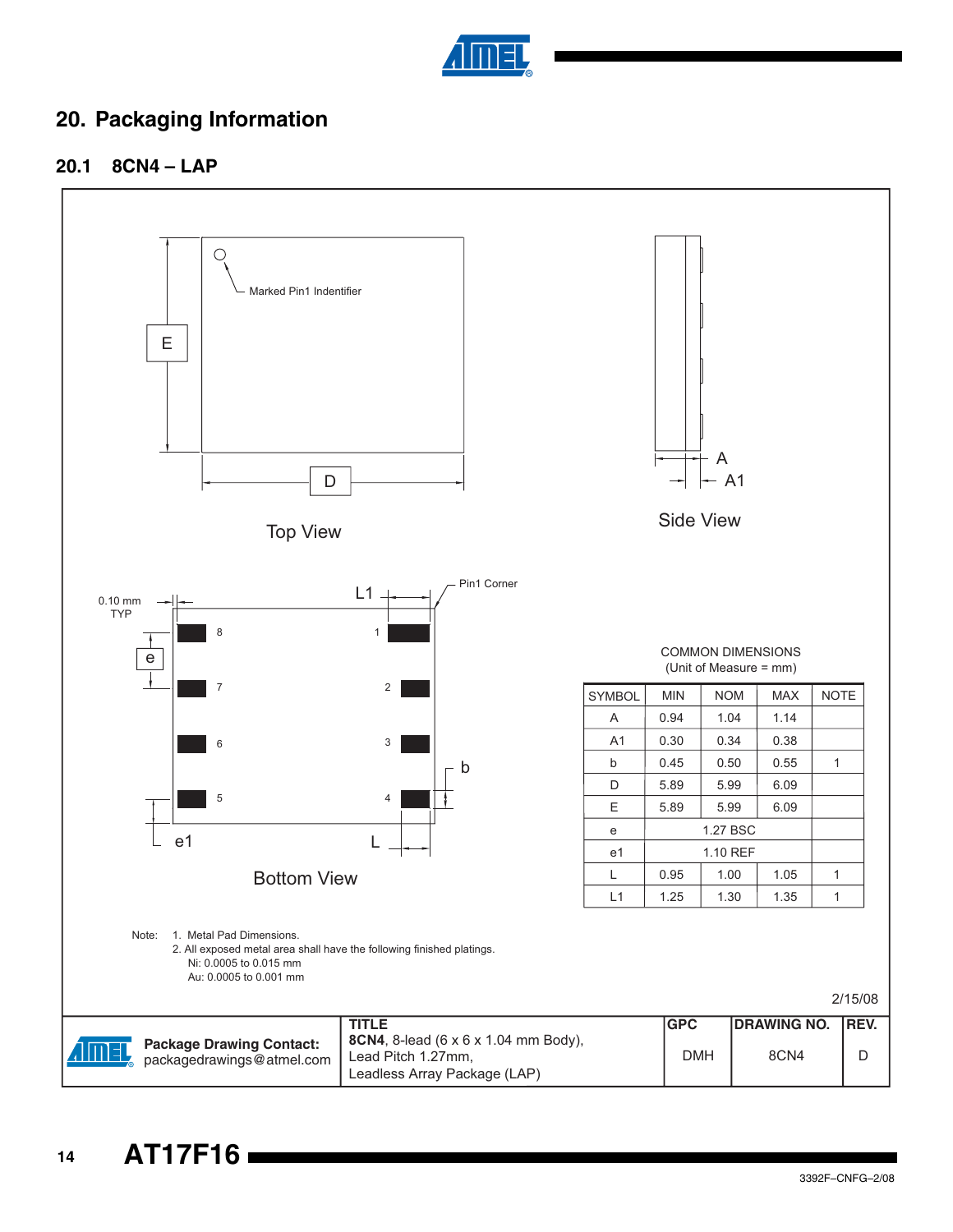#### **20.2 20J – PLCC**



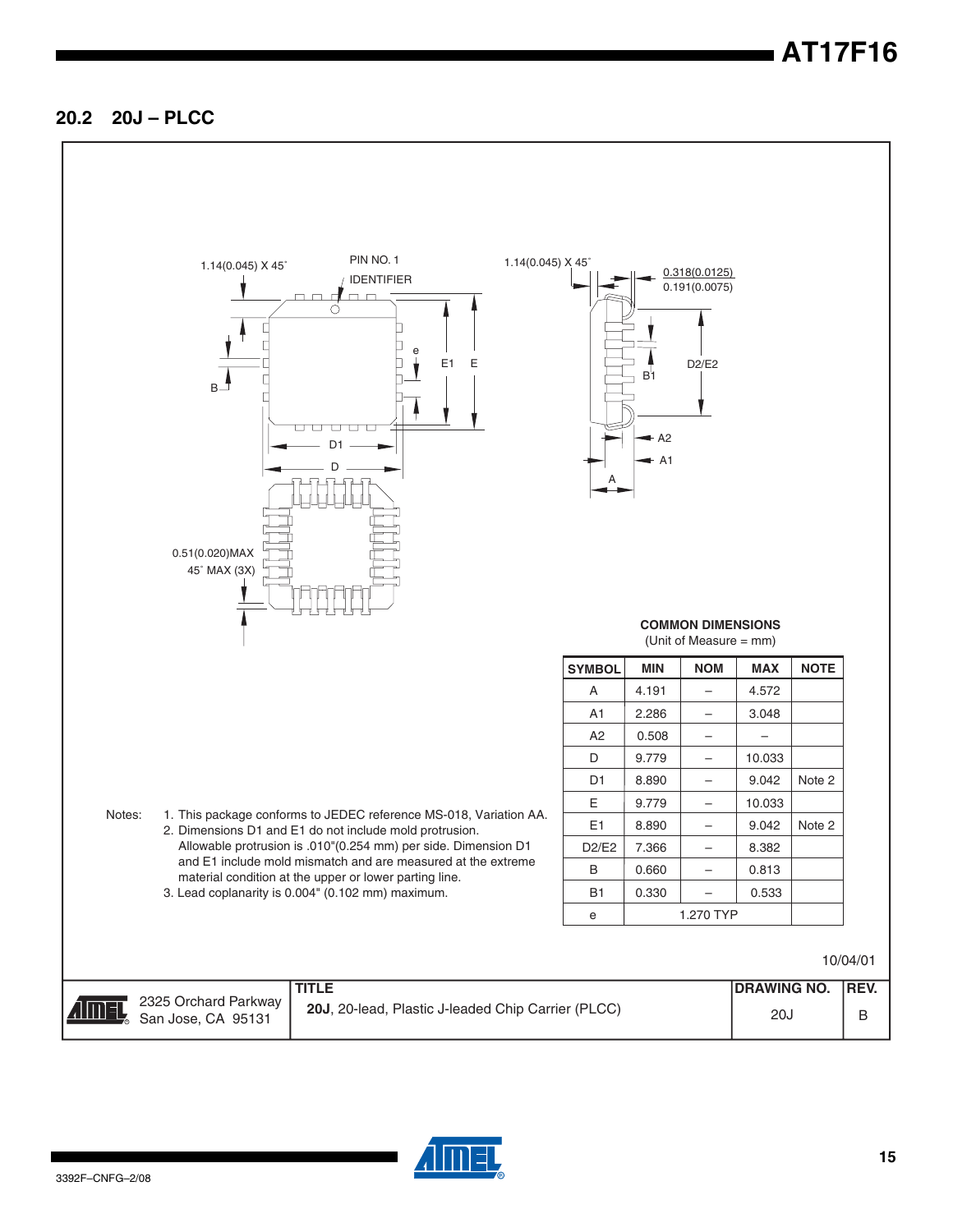

#### **20.3 44A – TQFP**

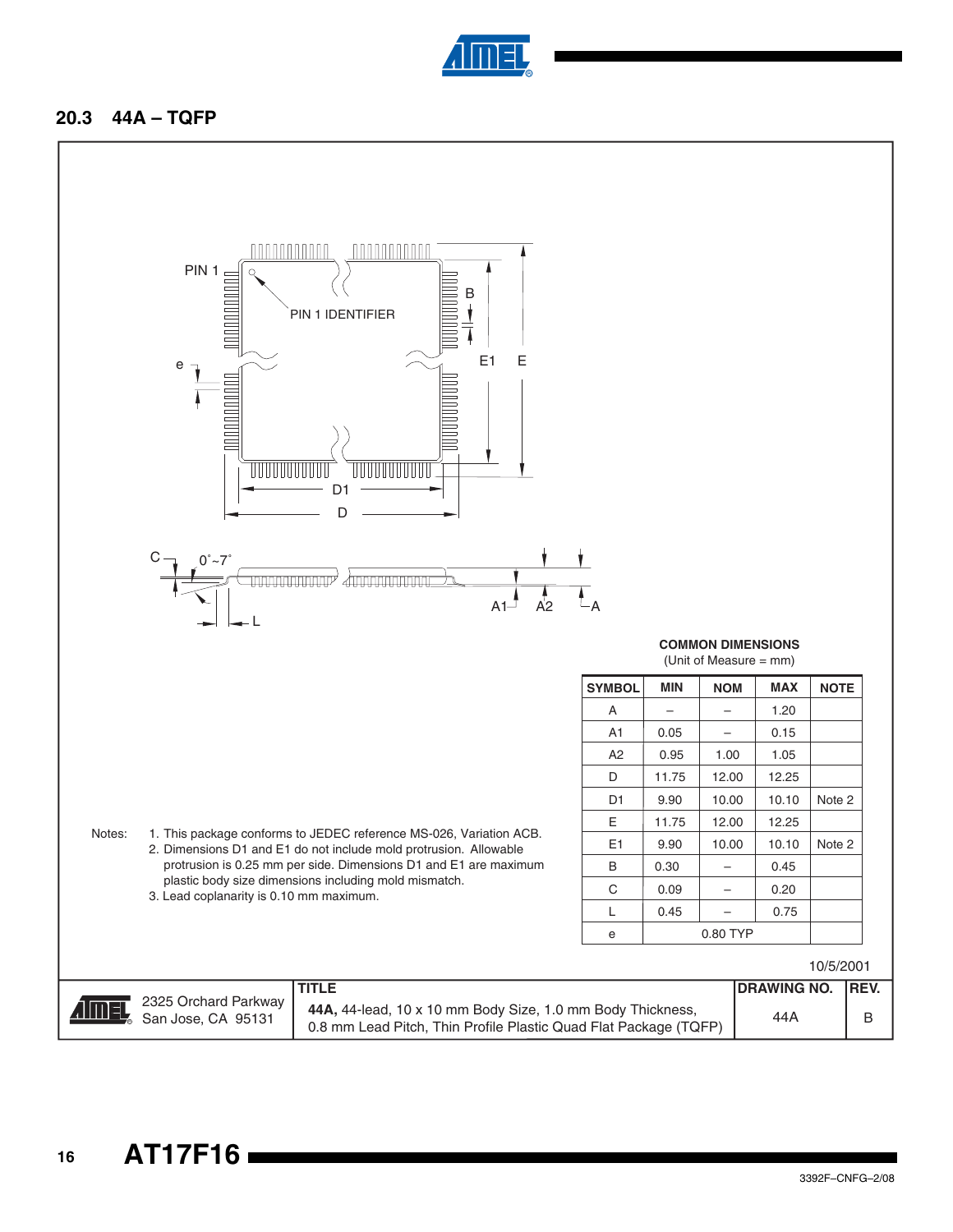# **21. Revision History**

| <b>Revision Level - Release Date</b> | <b>History</b>                                                                                                                         |
|--------------------------------------|----------------------------------------------------------------------------------------------------------------------------------------|
| $D -$ March 2006                     | Added last-time buy for AT17F16-30CC and AT17F16-30CI.                                                                                 |
| $E -$ August 2007                    | Removed -30CC and -30CI devices from ordering information.<br>Announced last-time buy for -30JC, -30BJC, -30JI, and -30BJI<br>devices. |
| F – February 2008                    | Removed -30JC, -30JI, -30BJC and -30BJI devices from ordering<br>information.                                                          |

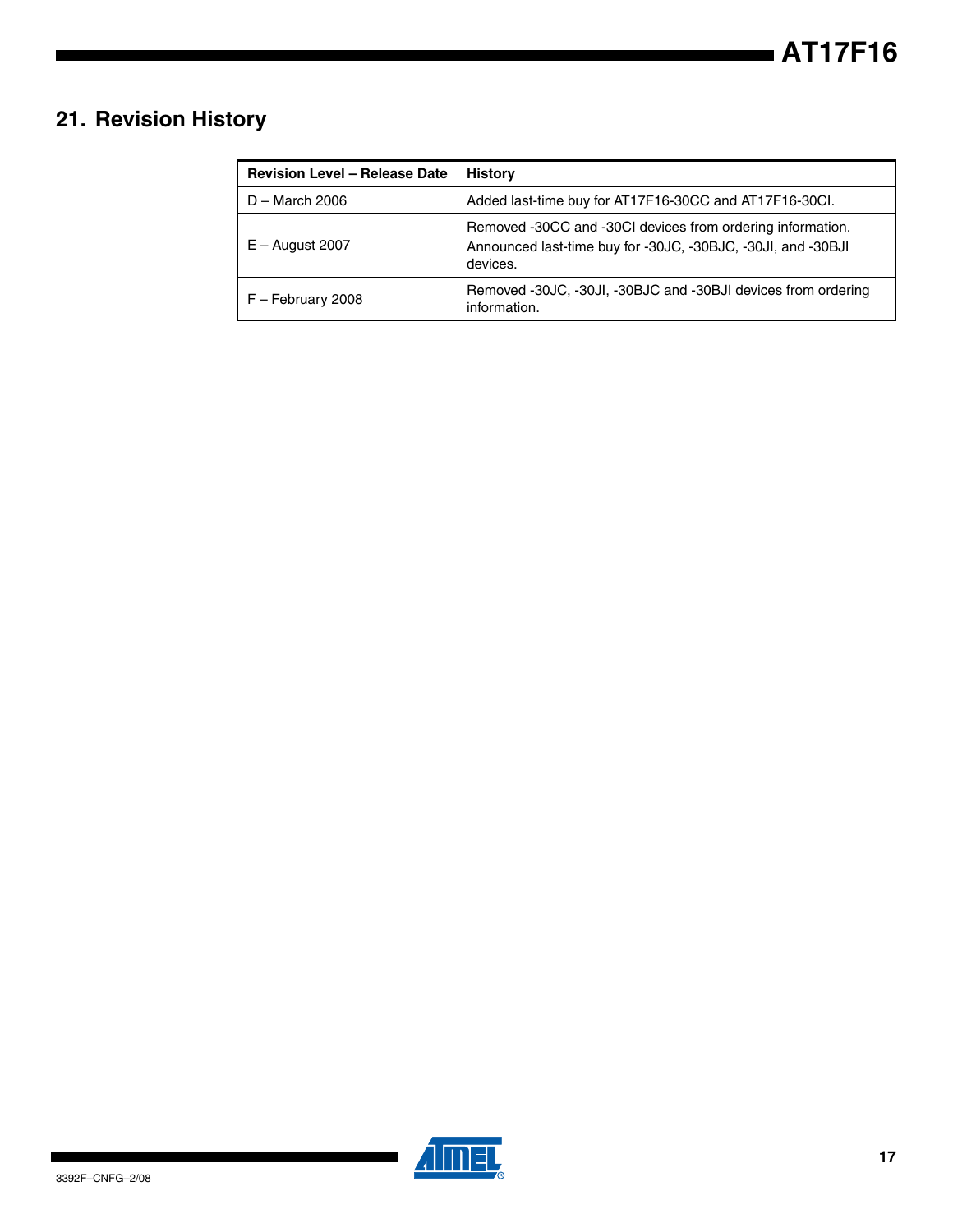

# **AT17F16**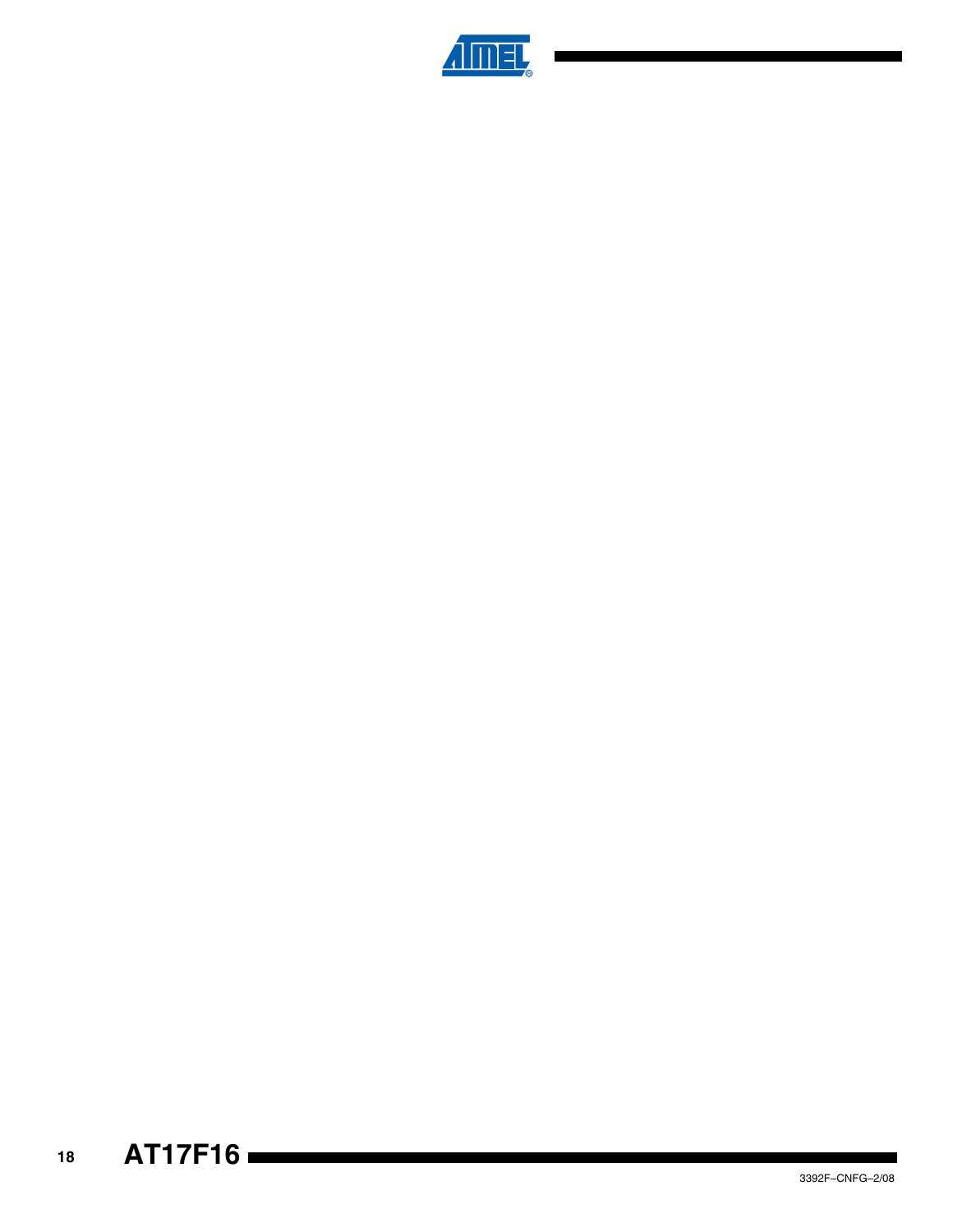

 $\blacksquare$